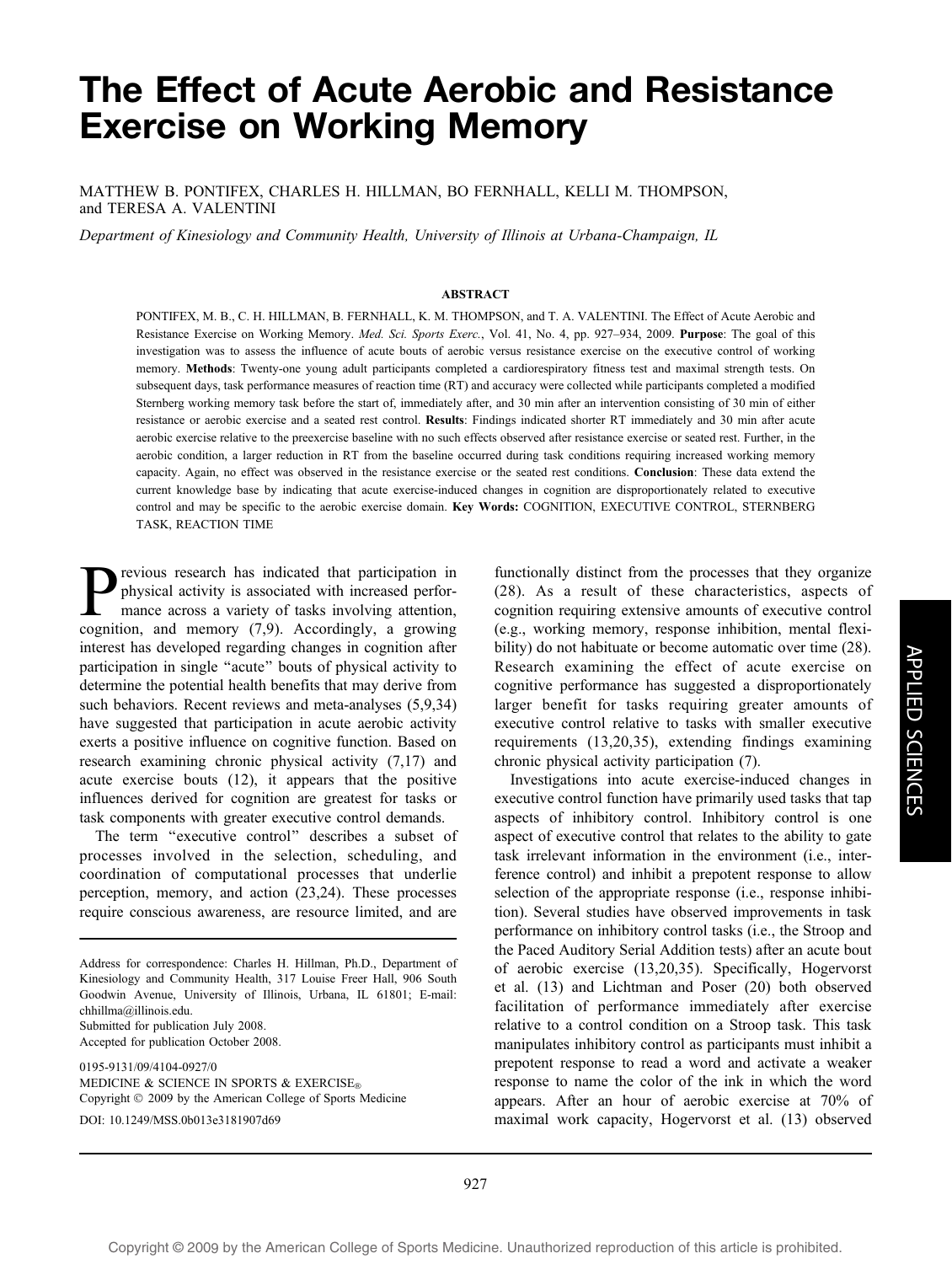shorter reaction time (RT) only on the condition requiring the greatest amount of executive control relative to the preexercise and the baseline conditions. No such effect was observed for the condition with smaller executive requirements, indicating that acute exercise was selectively beneficial to task conditions requiring greater amounts of inhibitory control. Lichtman and Poser (20) observed similar facilitative yet selective effects after 45 min of aerobic exercise relative to a preexercise condition. Further support for the beneficial effects of acute exercise on inhibitory control has been garnered from Tomporowski et al. (35), who observed facilitations in performance on a Paced Auditory Serial Addition Test after a 30-min recovery period after exercise. Taken together, these results suggest that changes in cognitive function after exercise may be selectively larger for cognitive processes involved with inhibitory control.

Despite these initial inquiries into the effect of acute exercise on inhibitory aspects of executive control, little research has examined this relationship concerning other aspects of executive control. Additional insight may be gained with tasks that tap other executive functions, such as working memory, to assess whether changes in cognition after acute exercise generalize to multiple executive components or whether they are selective to inhibitory control. Thus, one purpose of this study was to extend the acute exercise-cognition database to include aspects of executive control involved in working memory function. Working memory describes a subset of processes involved in the active storage, maintenance, and manipulation of information to be retrieved within a brief interval (15,26). One means by which to assess this aspect of executive control is through the Sternberg task (33), which requires participants to encode a series of stimuli into their working memory to decide whether a probe stimulus that is presented at a later time point was present in the encoded series. This task allows for the manipulation of executive control requirements by increasing the number of stimuli that must be encoded, with longer series associated with longer RT (33) and decreased response accuracy (21) due to the increased working memory capacity required to encode and to maintain relevant information.

To further develop the acute exercise-cognition database, investigation is also necessary into whether different acute exercise modalities differentially modulate changes in cognition. To date, the vast majority of research has investigated changes in cognition after an acute bout of aerobic exercise, whereas only a single study has investigated the effect of acute resistance exercise on cognitive function (i.e., [18]). Resistance exercise and aerobic exercise represent a distinct spectrum of exercise that is characterized by different physiological demands (i.e., cardiovascular, musculoskeletal, metabolic, etc.). Accordingly, the investigation of acute resistance exercise may provide further insight into the overall relation of health behaviors such as physical activity to cognition.

Krus et al. (18) observed a deficit in perceptual sensitivity after 20 s of pushing against a spring-opposed push board, which required participants to use large muscle groups in their chest, arms, and legs. Given that aerobic exercise-induced changes in cognition typically manifest as facilitations in performance, the observed decrease in perceptual sensitivity to a brief bout of resistance exercise may indicate that nonaerobic exercise exerts a differential relationship to cognition from that of aerobic exercise. Accordingly, the second purpose of the current study was to expand the acute exercise-cognition database to include resistance exercise and compare it with aerobic exercise during performance on a working memory task. Given the paucity of previous research, an initial approach may be to compare the recommendations of two governing bodies regarding aerobic exercise, with guidelines set forth by the American College of Sports Medicine (ACSM) (1), and resistance exercise, with guidelines set forth by the National Strength and Conditioning Association (NCSA) (2). Although unmatched in physiological and metabolic demands, these protocols provide an applied perspective in the comparison of the effects of two standard exercise protocols on cognition.

In the absence of a rich literature base examining acute resistance exercise and cognition, some understanding of this relationship may be gained through the examination of research on chronic resistance training. Previous research in this area has yielded mixed results, but some evidence suggests that chronic resistance training results in facilitation of select aspects of cognition involved with memory and attention. Specifically, both Perrig-Chiello et al. (25) and Cassilhas et al. (6) observed improvement of short-term memory in older adults after as little as 8 wk of chronic resistance training, with Cassilhas et al. (6) also observing improvements in long-term memory, executive control, and attention after 24 wk of chronic resistance training. Alternatively, Lachman et al. (19) observed no change in working memory in a sample of 210 older adults after 3 and 6 months of resistance training. Further, Tsutsumi et al. (36) observed no change in mental arithmetic and star tracing after 12 wk of resistance training in a sample of 45 older adults. Accordingly, consensus has not been reached concerning the relation between resistance exercise and cognition. It may be that these discrepant findings are a result of differences in cognitive demands across tasks, and that the utilization of tasks that require variable cognitive demands (such as through the manipulation of executive control requirements) may be necessary to elucidate the relationship between resistance exercise and cognition.

Thus, the current study examined the influence of an acute bout of resistance exercise on executive control function engendered by a working memory task relative to acute aerobic exercise and seated rest. To replicate previous research and to examine the immediate (13,20) and prolonged (12,35) impact of acute exercise on cognition, working memory was assessed using task performance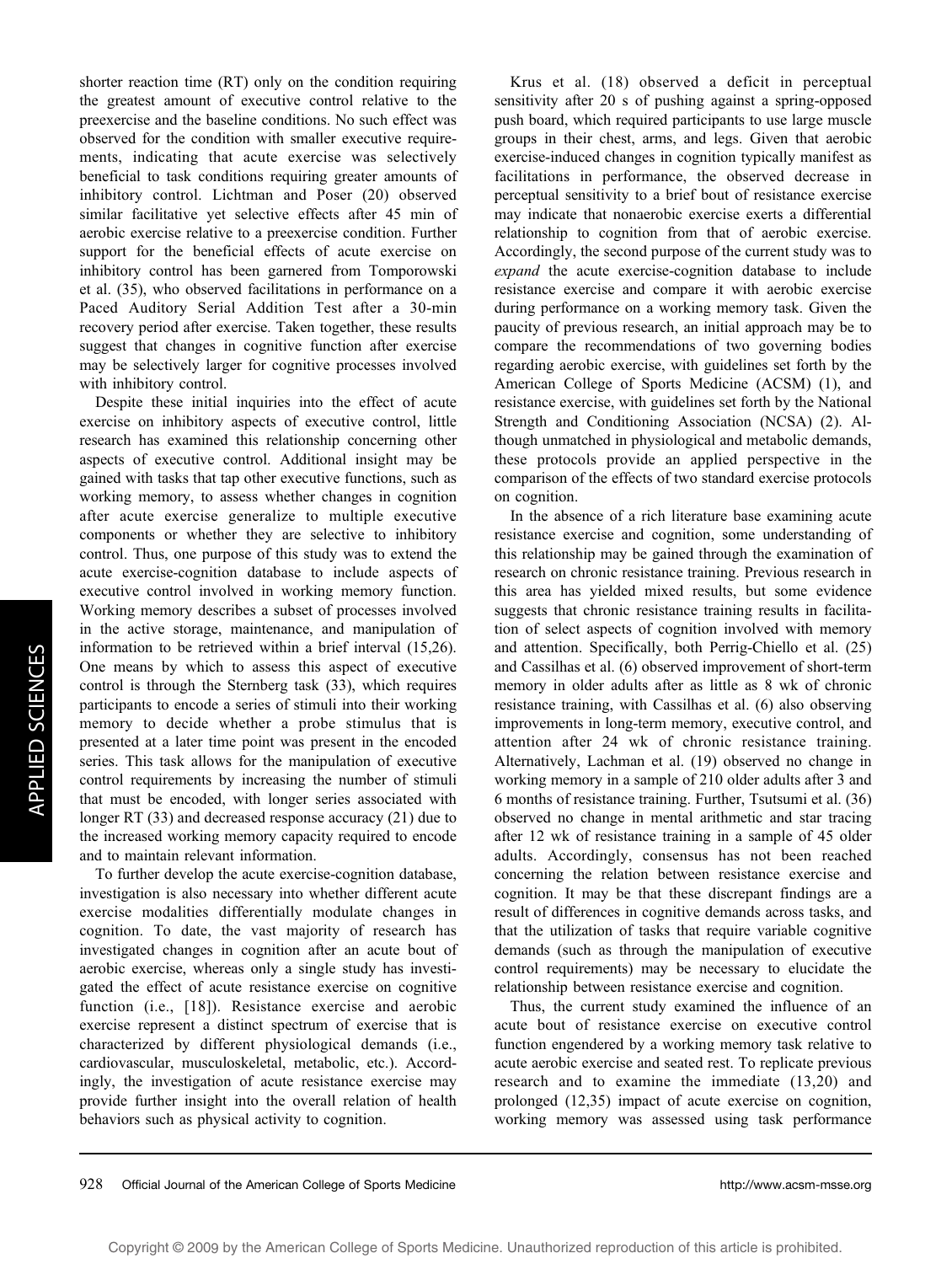measures (i.e., RT, response accuracy) during a modified Sternberg task administered before the start of, immediately after, and 30 min after each of the exercise interventions (i.e., resistance exercise, aerobic exercise) and the control condition (i.e., seated rest). It was hypothesized that task performance indices of working memory would be facilitated by both acute exercise modalities. That is, shorter RT latency and increased response accuracy would be observed after both the aerobic and the resistance exercise interventions, relative to seated rest, with improved performance during trials necessitating greater amounts of working memory. Such a pattern of results would provide additional evidence for the disproportionately larger effect of acute exercise on tasks requiring greater amounts of executive control.

# METHODS

### **Participants**

Twenty-one undergraduate students (nine females, age =  $20.2 \pm 0.3$  yr) from the University of Illinois at Urbana-Champaign served as participants. All participants provided written informed consent that was approved by the Institutional Review Board of the University of Illinois at Urbana-Champaign and completed the Physical Activity Readiness Questionnaire (PAR-Q), a questionnaire designed to provide sufficient preactivity screening to detect potential risk factors that might be exacerbated by acute exercise participation. Additionally, participants completed a health history and demographics questionnaire, reported being free from any neurological diseases, and reported normal or corrected-to-normal vision based on the minimal 20/20 standard. Table 1 presents participant demographics.

#### Working Memory Task

A modified Sternberg (33) task was used, which required participants to encode a memory set containing an array of three, five, or seven letters and decide whether a single probe letter was present in the encoded array. The memory

TABLE 1. Participant demographics and fitness values  $(\pm 1 \text{ SE})$ .

| <b>Measure</b>                                     | All              | Males            | <b>Females</b>   |
|----------------------------------------------------|------------------|------------------|------------------|
| Ν                                                  | 21               | 12               | 9                |
| Age (yr)                                           | $20.2 \pm 0.3$   | $20.3 \pm 0.4$   | $20.1 \pm 0.6$   |
| BMI ( $kg·m-2$ )                                   | $22.9 \pm 0.7$   | $22.4 \pm 0.6$   | $23.6 \pm 1.3$   |
| RPE <sub>max</sub>                                 | $17.9 \pm 0.2$   | $18.0 \pm 0.3$   | $17.8 \pm 0.2$   |
| $HR_{max}$ (bpm)                                   | $193.4 \pm 1.5$  | $192.6 \pm 2.3$  | $194.6 \pm 1.7$  |
| $VO2max$ (mL·kg <sup>-1</sup> ·min <sup>-1</sup> ) | $54.6 \pm 2.3$   | $60.1 \pm 2.6$   | $47.3 \pm 2.5$   |
| Triceps press max (lb)                             | $63.6 \pm 4.9$   | $79.2 \pm 4.1$   | $42.8 \pm 3.9$   |
| Bicep curl max (lb)                                | $57.9 \pm 4.7$   | $73.3 \pm 3.7$   | $37.2 \pm 3.2$   |
| Bench press max (lb)                               | $144.1 \pm 13.6$ | $1871 + 121$     | $86.7 \pm 9.3$   |
| Lat pull max (lb)                                  | $123.3 \pm 7.6$  | $148.8 \pm 5.1$  | $89.4 \pm 6.4$   |
| Military press max (lb)                            | $78.3 \pm 7.9$   | $102.1 \pm 8.0$  | $46.7 \pm 5.0$   |
| Leg curl max (lb)                                  | $46.2 \pm 3.4$   | $54.2 \pm 4.2$   | $35.6 \pm 3.1$   |
| Leg press max (lb)                                 | $153.8 \pm 9.0$  | $168.3 \pm 10.5$ | $134.4 \pm 13.9$ |

BMI, body mass index; RPE<sub>max</sub>, maximum ratings of perceived exertion at the completion of the cardiorespiratory fitness assessment;  $HR_{max}$ , maximum HR at the completion of the cardiorespiratory fitness assessment;  $VO_{2\text{max}}$ , maximum oxygen consumption at the completion of the cardiorespiratory fitness assessment.

sets were comprised of all capitalized consonants and contained no alphabetical consonant strings (i.e., JKLMN), whereas the probe letters were lowercase consonants, bilaterally flanked by one, two, or three "?" to match the memory set in physical size and visual content. A right thumb press indicated that the probe was present, and a left thumb press indicated that the probe was absent from the encoded letter array. Probes presence/absence occurred with equal probability, and participants were instructed to respond to the probe letters as quickly and accurately as possible. One block of 102 trials counterbalanced with 34 trials in each set size was presented focally on a computer monitor at a distance of 1 m, with participants being instructed to respond as quickly but as accurately as possible. All stimuli were 7-cm tall white letters presented on a black background for 2000 ms (encoded array) and 200 ms (probe letter), with a 1500-ms response window. A randomized, interstimulus interval of 2000, 2500, or 3000 ms was used throughout the task block with a 1700-ms intertrial interval.

#### Cardiorespiratory Fitness Assessment

Maximal aerobic power ( $\rm\dot{VO}_{2max}$ ) was measured using a motor-driven treadmill and a modified Balke protocol (1), which involved walking/running on a treadmill at a constant speed with increasing grade increments of 2% every 2 min until volitional exhaustion occurred. A computerized indirect calorimetry system (K4b2; COSMED, Rome, Italy) collected breath-by-breath values for oxygen consumption. A Polar HR monitor (Model A1; Polar Electro, Kempele, Finland) measured HR throughout the test, and a rating of perceived exertion (RPE) (3) was taken at the end of every 2-min stage. Relative peak oxygen consumption was expressed in milliliters per kilogram per minute and was based on a maximal effort when the participants achieved two of the following four criteria: no change in HR with an increase in exercise workload/ intensity; a RPE  $\geq$ 17; a respiratory exchange ratio  $\geq$ 1.15; or a plateau in oxygen consumption corresponding to an increase of less than 150 mL in oxygen uptake despite an increase in workload (22).

#### Procedure

Day 1—baseline testing. On the first laboratory visit, participants completed an informed consent and the PAR-Q to screen for any previous health issues that may be exacerbated by acute exercise. Participants were then fitted with a Polar HR monitor (Model A1; Polar Electro) and had their height and weight measured using a stadiometer (to the nearest 0.5 cm) and a beam balance platform scale, respectively. A fitness assessment was then conducted, including a cardiorespiratory fitness test  $(\dot{V}O_{2max})$  and strength tests to measure 1-repetition maximum (1RM) on seven exercises (triceps press, bicep curls, bench press, lat pulls, military press, single leg curl [dominate leg], and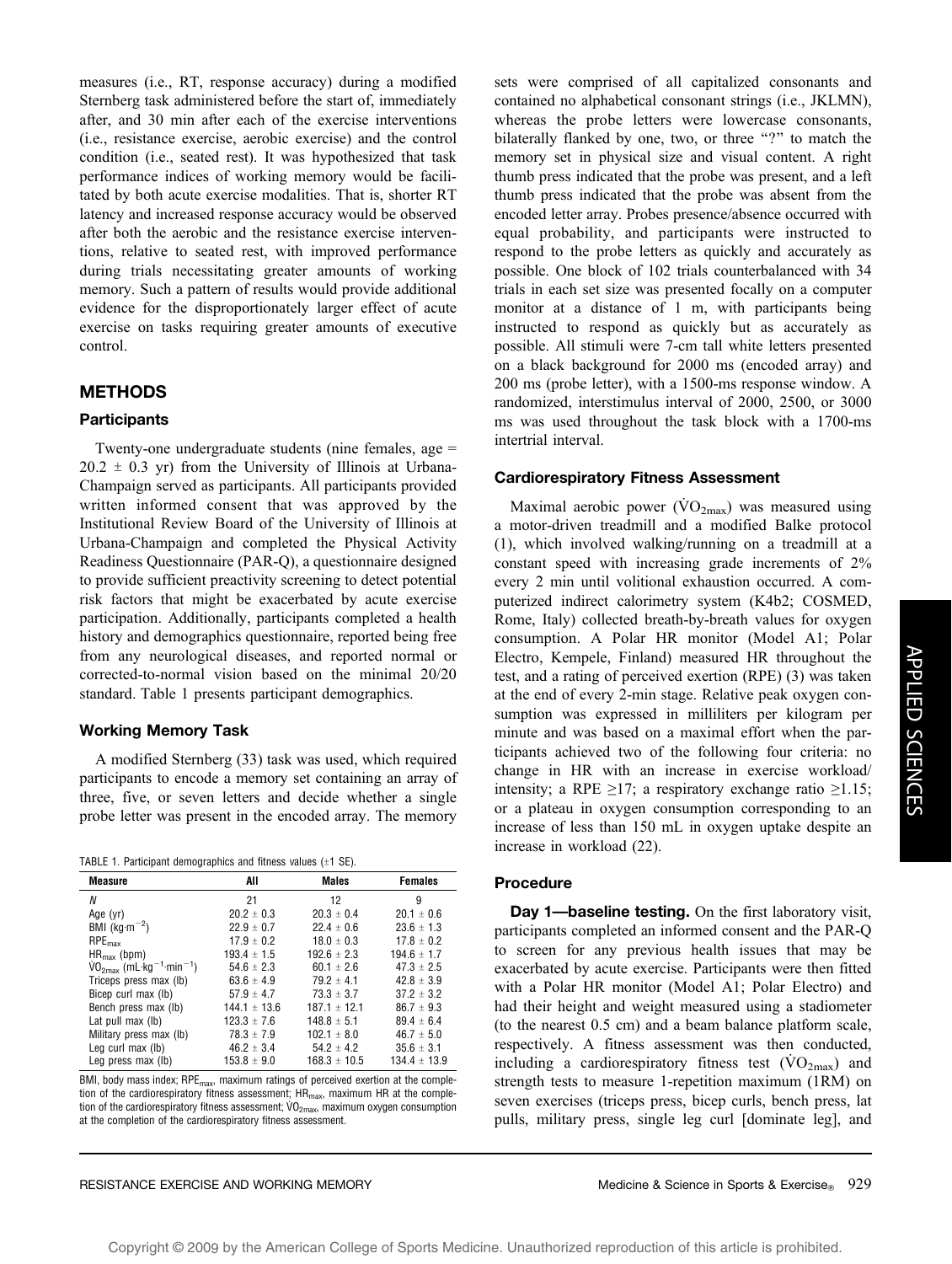single leg press [dominate leg]) using a Body-Solid EXM3000S multistation gym. This protocol adhered to the testing guidelines recommended by the ACSM (see Table 1 for  $HR_{\text{max}}$ , VO<sub>2max</sub>, and 1RM data). Participants completed a health history and demographics questionnaire during the 10-min rest between the cardiorespiratory fitness test and the 1RM strength tests.

Days 2, 3, and 4—experimental sessions. Laboratory visits 2, 3, and 4 were counterbalanced across subjects to minimize any order or learning effects. During these visits, participants completed the Sternberg task before, immediately after, and 30 min after the experimental condition, which consisted of either 30 min of aerobic exercise, resistance exercise, or seated rest. Before the start of each experimental session, participants were administered 20 practice trials. During each visit, HR and oxygen consumption were measured throughout the session using a Polar HR monitor (Model A1; Polar Electro) and a K4b2 breath-by-breath computerized indirect calorimetry system (K4b2; COSMED). The aerobic exercise session was based on the ACSM guidelines for improving aerobic capacity, with participants completing 30 min of aerobic exercise on a motor driven treadmill at an intensity of  $60\% - 70\%$  of  $VO_{2\text{max}}$ . The resistance exercise session was designed to provide an exercise stimulus similar in duration to aerobic exercise and was based upon the NCSA guidelines for improving muscular capacity (2). During the 30-min resistance exercise condition, participants completed three sets of 8–12 repetitions at 80% of their 1RM for each of the seven major muscle groups using a Body-Solid EXM3000S multistation gym. Additionally, participants were given a 60-s rest between each set and a 90-s rest between each exercise to ensure that they were able to complete at least eight repetitions during each set. If participants were unable to complete a minimum of eight repetitions, a 5% reduction in target weight on the subsequent set occurred. Lastly, the seated rest condition was designed to serve as a control condition to index the influence of repeated testing on task performance. During the seated rest condition, participants sat quietly by themselves for 30 min, were provided an assortment of popular magazines to read, and were monitored to ensure that they did not fall asleep or stand up and move around. See Table 2 for HR, oxygen consumption  $(\dot{V}O_2)$ , and other condition specific information for each experimental condition.

#### Statistical Analysis

Statistical analyses were conducted for physiological measures of HR and  $\text{VO}_2$  using a 3 (mode: aerobic exercise, resistance exercise, seated rest)  $\times$  5 (time: rest, pretest, experimental condition, posttest, 30 min posttest) repeated-measures MANOVA. Additional statistical analyses were conducted separately for absolute measures of RT and response accuracy using a 3 (mode: aerobic exercise, resistance exercise, seated rest)  $\times$  3 (time: pretest, posttest, 30 min posttest)  $\times$  3 (set size: 3 letters, 5 letters, 7 letters) repeated-measures MANOVA. Analyses of relative measures of RT and response accuracy were conducted separately using a 3 (mode: aerobic exercise, resistance exercise, seated rest)  $\times$  2 (time: [(posttest – pretest) / pretest]  $[(30 \text{ min posttest} - \text{pretest}) / \text{pretest}]) \times 3$  (set size: 3 letters, 5 letters, 7 letters) repeated-measures MANOVA. Analyses with three or more within-subjects levels used the Wilks' lambda statistic, and *post hoc* comparisons were conducted using Tukey's HSD tests. Estimates of effect size, partial eta-square  $(\eta^2)$ , were reported for significant main effects and interactions. All analyses used a significance level of  $P = 0.05$ .

**APPLIED SCIENCES** APPLIED SCIENCES

TABLE 2. HR, oxygen consumption ( $VO_2$ ), and other condition-specific information for each experimental condition (±1 SE).

| Mode                | <b>Measure</b>                                                  | All              | All (% Max)    | Males           | <b>Females</b>   |
|---------------------|-----------------------------------------------------------------|------------------|----------------|-----------------|------------------|
| Seated rest         | Average HR (bpm)                                                | $67.9 \pm 1.8$   | $35.1 \pm 0.9$ | $66.9 \pm 2.1$  | $69.2 \pm 3.3$   |
|                     | Average $\dot{V}O_2$ (mL·kg <sup>-1</sup> ·min <sup>-1</sup> )  | $4.8 \pm 0.3$    | $8.9 \pm 0.5$  | $5.4 \pm 0.3$   | $4.0 \pm 0.4$    |
| Aerobic exercise    | Average HR (bpm)                                                | $161.6 \pm 2.0$  | $83.6 \pm 1.0$ | $163.5 \pm 2.4$ | $159.0 \pm 3.2$  |
|                     | Average $\text{VO}_2$ (mL·kg <sup>-1</sup> ·min <sup>-1</sup> ) | $33.8 \pm 1.3$   | $62.5 \pm 1.4$ | $36.4 \pm 1.6$  | $30.4 \pm 1.3$   |
|                     | Average speed (mph)                                             | $5.3 \pm 0.2$    |                | $5.7 \pm 0.2$   | $4.8 \pm 0.2$    |
|                     | Average grade (%)                                               | $1.0 \pm 0.0$    |                | $1.0 \pm 0.0$   | $1.0 \pm 0.0$    |
|                     | Average RPE                                                     | $11.1 \pm 0.3$   | $62.2 \pm 1.7$ | $11.6 \pm 0.3$  | $10.5 \pm 0.5$   |
| Resistance exercise | Average HR (bpm)                                                | $122.5 \pm 2.6$  | $63.3 \pm 1.2$ | $125.4 \pm 2.7$ | $118.8 \pm 5.0$  |
|                     | Average $\dot{V}O_2$ (mL·kg <sup>-1</sup> ·min <sup>-1</sup> )  | $12.9 \pm 0.8$   | $23.9 \pm 1.1$ | $14.7 \pm 1.0$  | $10.5 \pm 0.6$   |
|                     | Triceps press average weight (lb)                               | $47.9 \pm 3.7$   | $75.5 \pm 1.3$ | $59.4 \pm 3.1$  | $32.6 \pm 3.2$   |
|                     | Triceps press average reps                                      | $11.6 \pm 0.3$   |                | $11.5 \pm 0.4$  | $11.8 \pm 0.2$   |
|                     | Bicep curl average weight (lb)                                  | $40.3 \pm 3.3$   | $70.1 \pm 1.5$ | $50.6 \pm 2.8$  | $26.7 \pm 2.6$   |
|                     | Bicep curl average reps                                         | $11.5 \pm 0.2$   |                | $11.3 \pm 0.4$  | $11.7 \pm 0.2$   |
|                     | Bench press average weight (lb)                                 | $106.5 \pm 10.2$ | $74.1 \pm 1.2$ | $137.2 \pm 9.9$ | $65.6 \pm 7.5$   |
|                     | Bench press average reps                                        | $10.6 \pm 0.4$   |                | $10.2 \pm 0.5$  | $11.2 \pm 0.4$   |
|                     | Lat pull average weight (lb)                                    | $92.5 \pm 5.8$   | $75.4 \pm 1.5$ | $111.4 \pm 4.6$ | $67.4 \pm 4.5$   |
|                     | Lat pull average reps                                           | $11.7 \pm 0.2$   |                | $11.6 \pm 0.2$  | $11.7 \pm 0.2$   |
|                     | Military press average weight (lb)                              | $49.3 \pm 4.8$   | $63.5 \pm 1.9$ | $62.6 \pm 5.2$  | $31.5 \pm 4.1$   |
|                     | Military press average reps                                     | $10.1 \pm 0.3$   |                | $9.3 \pm 0.5$   | $11.2 \pm 0.3$   |
|                     | Leg curl average weight (lb)                                    | $29.8 \pm 2.2$   | $65.8 \pm 2.8$ | $35.6 \pm 2.3$  | $22.2 \pm 2.2$   |
|                     | Leg curl average reps                                           | $11.8 \pm 0.1$   |                | $11.7 \pm 0.2$  | $12.0 \pm 0.0$   |
|                     | Leg press average weight (lb)                                   | $116.5 \pm 7.3$  | $76.1 \pm 1.8$ | $127.3 \pm 9.3$ | $102.2 \pm 10.2$ |
|                     | Leg press average reps                                          | $11.9 \pm 0.1$   |                | $12.0 \pm 0.0$  | $11.9 \pm 0.1$   |

RPE, ratings of perceived exertion during aerobic exercise; average HR, mean HR during the experimental condition; average VO<sub>2</sub>, mean oxygen consumption during the experimental condition.

930 Official Journal of the American College of Sports Medicine http://www.acsm-msse.org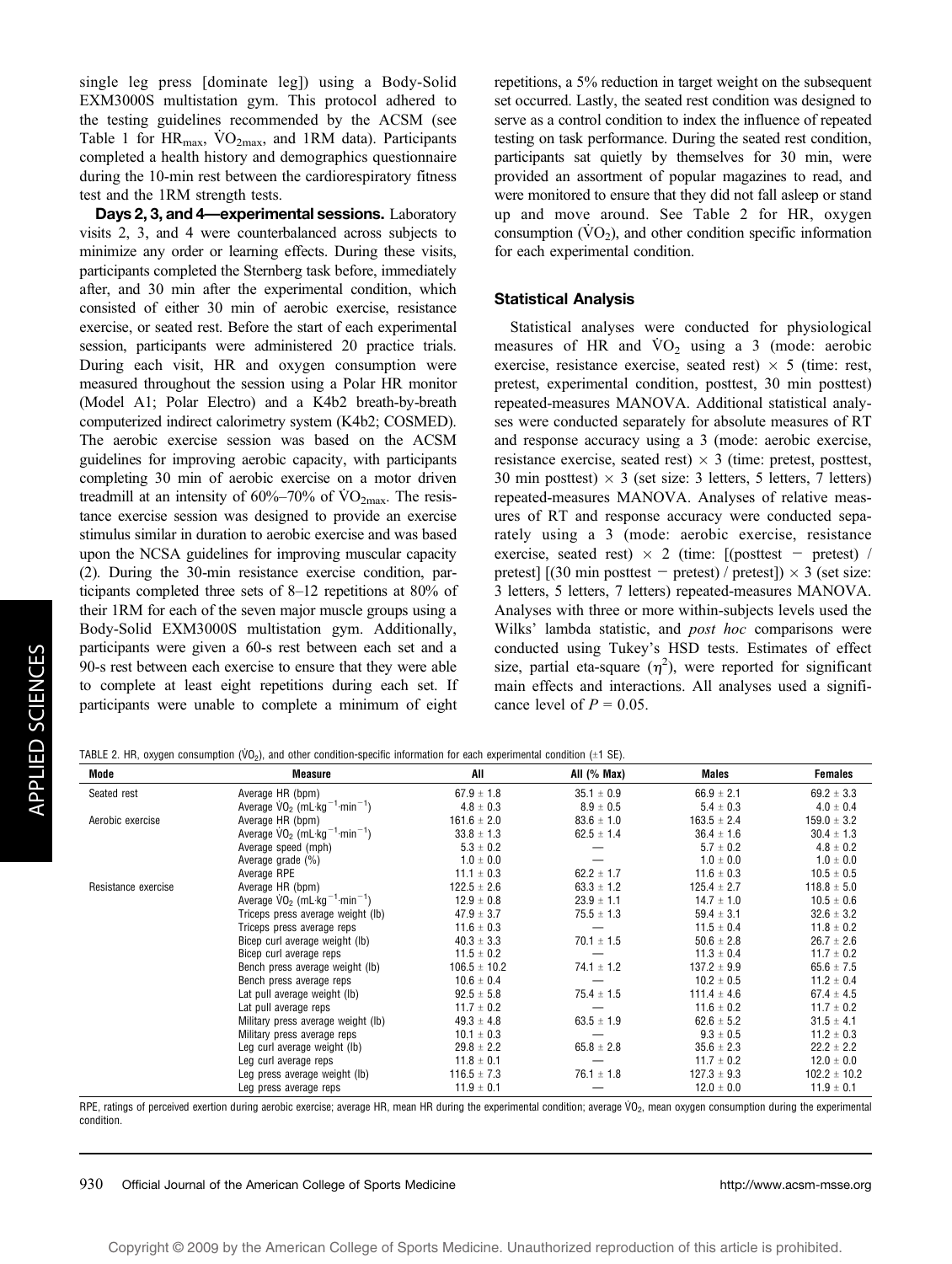## RESULTS

#### Preliminary Analysis

Preliminary analyses were conducted for pretest behavioral measures of performance (RT and response accuracy) to verify that pretest measures were not significantly different using a 3 (mode: aerobic exercise, resistance exercise, seated rest)  $\times$  3 (set size: 3 letters, 5 letters, 7 letters) repeated-measures MANOVA. The omnibus analysis revealed nonsignificant effects of mode for RT,  $F(2, 19) =$ 0.21,  $P = 0.81$ ,  $\eta^2 = 0.02$ , and response accuracy,  $F(2, 19) =$ 0.33,  $P = 0.73$ ,  $\eta^2 = 0.03$ .

#### Physiological Measures

HR. The omnibus analysis revealed main effects of Mode,  $F(2, 19) = 176.8$ ,  $P < 0.001$ ,  $\eta^2 = 0.95$ , and time,  $F(4, 17) = 355.4, P < 0.001, \eta^2 = 0.99$ , which were superseded by a mode  $\times$  time interaction,  $F(8, 13) = 351.8$ ,  $P < 0.001$ ,  $\eta^2 = 0.99$ . Decomposition of this interaction by examining mode within time revealed increased mean HR for aerobic exercise relative to resistance exercise and increased mean HR for resistance exercise relative to seated rest during the experimental manipulation,  $t$ 's (20)  $\geq$  13.7,  $P < 0.001$ . Additionally, mean HR was found to be increased for aerobic exercise and resistance exercise relative to seated rest, t's  $(20) \ge 7.4$ ,  $P < 0.001$  (Fig. 1), for the posttest and 30 min posttest. No such effects were observed during the rest and pretest stages,  $t$ 's (20)  $\leq$  1.4,  $P > 0.19$ .

**Oxygen consumption.** The omnibus analysis revealed main effects of mode,  $F(2, 19) = 177.7$ ,  $P < 0.001$ ,  $\eta^2 =$ 0.95, and time,  $F(4, 17) = 207.5$ ,  $P < 0.001$ ,  $\eta^2 = 0.98$ , which were superseded by a mode  $\times$  time interaction,  $F(8, 13) = 128.6$ ,  $P < 0.001$ ,  $\eta^2 = 0.99$ . Decomposition of this interaction by examining mode within time revealed increased mean oxygen consumption for aerobic exercise relative to resistance exercise and increased mean oxygen consumption for resistance exercise relative to seated rest during the experimental manipulation, t's  $(20) \ge 13.2$ ,  $P \le$ 0.001. During the posttest, mean oxygen consumption was found to be elevated for aerobic and resistance exercise relative to rest, t's (20)  $\geq$  4.1,  $P < 0.001$ ; however, during the 30 min posttest, mean oxygen consumption only remained elevated for resistance exercise relative to seated rest,  $t$  (20)  $\geq$  3.0,  $P = 0.007$  (Fig. 1). No such effects were observed for during the rest stage and pretest,  $t$ 's (20)  $\leq$  1.5,  $P > 0.16$ .

#### Task Performance Measures

Absolute RT. The omnibus analysis revealed a main effect of set size,  $F(2, 19) = 112.8, P < 0.001, \eta^2 = 0.92$ , with longer RT associated with an increase in set size,  $t$ 's  $(20) \geq 5$ ,  $P \leq 0.001$ . Additionally, a main effect of time,  $F(2, 19) = 15.1, P < 0.001, \eta^2 = 0.61$ , which was superseded by a mode  $\times$  time interaction,  $F(4, 17) = 3.4$ ,



FIGURE 1—Mean HR (bpm;  $\pm 1$  SE) and oxygen consumption ( $\dot{V}O_2$ ) values across the entire experimental protocol.

 $P < 0.05$ ,  $\eta^2 = 0.44$ , was observed. Decomposition of this interaction by examining time within each mode revealed a main effect for the aerobic condition,  $F(2, 19) = 25.5$ ,  $P \le 0.001$ ,  $\eta^2 = 0.73$ , with shorter RT for the posttest and 30 min posttest relative to the pretest, t's (20)  $\geq$  5.1,  $P \leq$ 0.001. No such main effect was observed for the resistance exercise,  $F(2, 19) = 2.5$ ,  $P = 0.11$ ,  $\eta^2 = 0.21$ , or seated rest,  $F(2, 19) = 3.3, P > 0.06, \eta^2 = 0.26,$  conditions (Fig. 2). Lastly, no mode  $\times$  time  $\times$  set size interaction was observed,  $F(8, 13) = 2.4, P = 0.08, \eta^2 = 0.59.$ 

Absolute response accuracy. The omnibus analysis revealed a main effect of set size,  $F(2, 19) = 89.4$ ,  $P \leq$ 0.001,  $\eta^2$  = 0.9, with decreased accuracy associated with an increase in set size,  $t$ 's (20)  $\geq$  7.7,  $P \leq 0.001$  (Table 3). No mode  $\times$  time  $\times$  set size interaction was observed,  $F(8, 13) = 1.6, P = 0.22, \eta^2 = 0.49.$ 

Relative RT. The omnibus analysis revealed a main effect of mode,  $F(2,19) = 6.9$ ,  $P = 0.005$ ,  $\eta^2 = 0.42$ , which was superseded by a mode  $\times$  set size interaction,  $F(4, 17) =$ 4.2,  $P = 0.02$ ,  $\eta^2 = 0.5$ . Decomposition of this interaction by examining mode within each set size revealed a larger reduction in relative RT for aerobic exercise relative to resistance exercise and seated rest for set sizes 5 and 7,  $t's (20) \ge 3.05$ ,  $P \le 0.006$  (Fig. 3). No such effect was observed for set size 3, t's (20)  $\leq$  1.6,  $P \geq 0.13$ . No mode  $\times$  APPLIED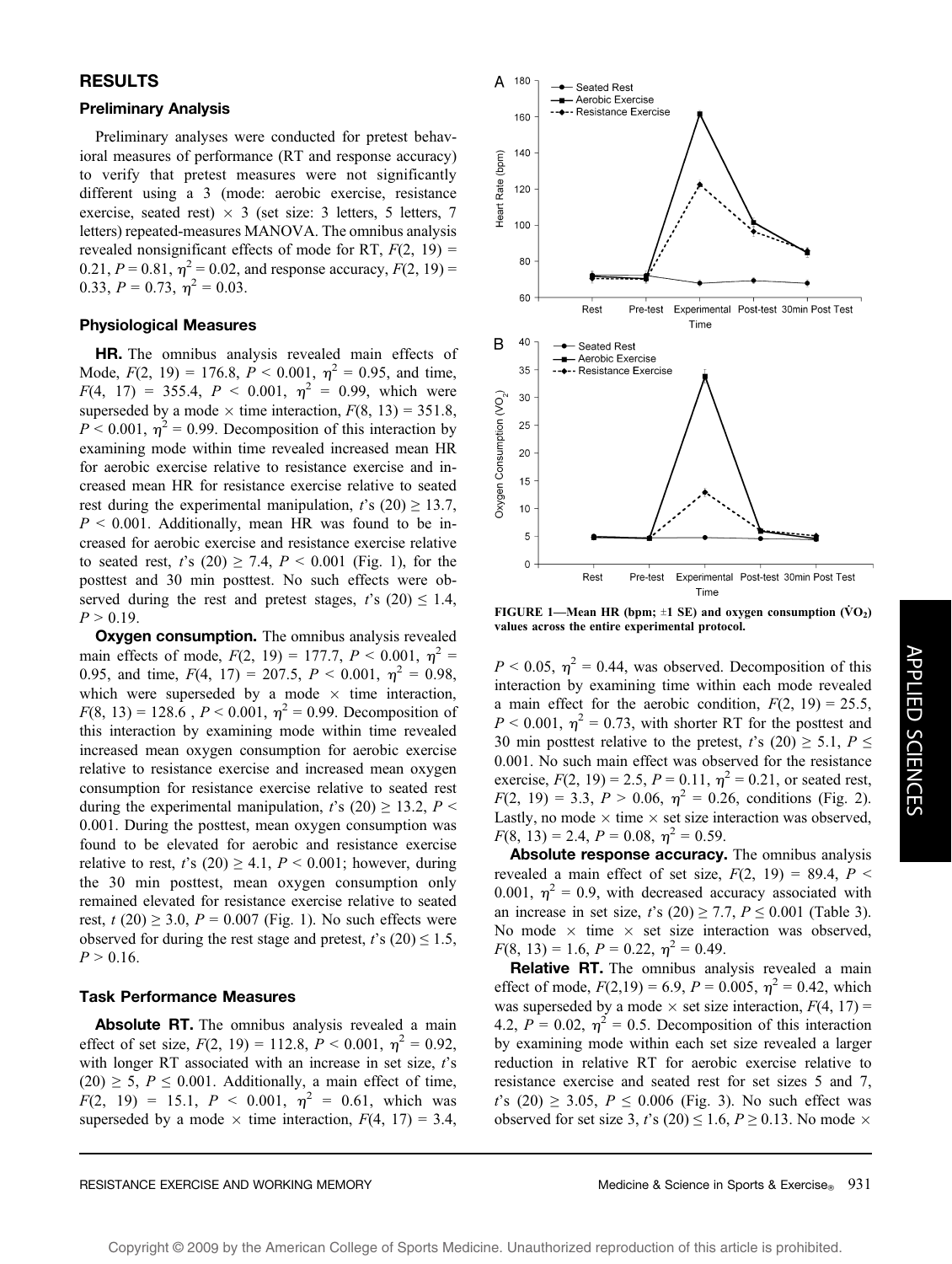

FIGURE 2-Change in absolute RT (ms;  $\pm 1$  SE) as a function of time (pretest, posttest, and 30 min posttest). Note the shorter RT after aerobic exercise that was not evident after the other two interventions.

time  $\times$  set size interaction was observed,  $F(4, 17) = 0.7$ ,  $P = 0.59, \eta^2 = 0.15.$ 

Relative response accuracy. The omnibus analysis revealed a main effect of set size,  $F(2, 19) = 5.5$ ,  $P = 0.013$  $\eta^2$  = 0.37, with a larger reduction in response accuracy from the pretest to an average of the posttest and 30 min posttest values for set size 3 relative to set size 5,  $t(20) = 3.4$ ,  $P = 0.003$ . No mode  $\times$  time  $\times$  set size interaction was observed,  $F(4, 17) = 0.6$ ,  $P = 0.68$ ,  $\eta^2 = 0.12$ .

# **DISCUSSION**

The current findings indicated shorter RT latency during a working memory task that was performed immediately and 30 min after an acute bout of aerobic exercise, relative to the pretest. Similar effects were not observed after acute resistance exercise or seated rest, indicating that different modes of exercise have differential effects on the executive control of working memory. Further, shorter RT latency was observed for task conditions requiring increased working memory capacity after aerobic exercise, relative to the pretest, providing support for the view that changes in cognitive function after acute exercise are disproportionately larger for tasks requiring greater amounts of executive control.

Replicating previous research using the Sternberg task, increasing the amount of information required during encoding was associated with longer RT latency (31,33) and decreased response accuracy (14,21). These findings were observed regardless of experimental condition, indicating that an increase in the amount of information during encoding and retrieval processes is related to deficits in task

performance during working memory operations. The current dataset further corroborated previous research examining acute exercise effects on executive control, as increases in the amount of information were associated with larger relative reductions in RT latency after the aerobic condition (13,20). This finding suggests that acute exerciseinduced changes in cognition are not selective to inhibitory aspects of executive control but instead are reflective of a disproportionately larger benefit across a variety of tasks requiring extensive amounts of executive control. That is, although selective to tasks with greater executive demands, acute aerobic exercise appears to have a generally beneficial effect across tasks requiring various aspects of executive control.

The current data also replicates previous acute aerobic exercise and cognition research examining both immediate (13,20) and prolonged (35) benefits to task performance, as shorter RT latency was observed immediately and 30 min after the aerobic condition. Novel to this study, however, was the inclusion of acute resistance exercise, which was unrelated to changes in working memory performance, relative to baseline and the control condition. Given the paucity of previous acute resistance exercise and cognition research, it may be that resistance exercise exerts a selective effect on other aspects of cognition separate from working memory. However, these findings do corroborate previous chronic resistance exercise research (19,36), which has observed similar null results after chronic resistance exercise over a 3- to 6-month training period. These findings provide an important extension to the current acute exercise and cognition database by examining working memory—another aspect of executive control, in addition to the comparison of acute exercise modality. Taken together, the data herein indicate that the executive control of working memory is differentially influenced by specific types of acute exercise and suggests that changes in cognition may be specific to aerobic exercise.

Recently, a growing body of research has been aimed at understanding the relation of exercise to mechanisms underlying changes in brain and cognition (for a review, see [11]). Recent investigations using nonhuman animal models have observed a positive association between aerobic exercise and biochemicals known to increase neuronal proliferation (e.g., brain-derived neurotrophic factor [BDNF] and serotonin [37,38]). Given that both serotonin and BDNF have been related to neurogenesis in

| TABLE 3. Response accuracy ( $\pm 1$ SE) for each condition and set size across time. |  |  |  |
|---------------------------------------------------------------------------------------|--|--|--|
|---------------------------------------------------------------------------------------|--|--|--|

|                     |                 | $\epsilon$     |                 |                        |
|---------------------|-----------------|----------------|-----------------|------------------------|
|                     | <b>Set Size</b> | Pretest        | <b>Posttest</b> | <b>30 min Posttest</b> |
| Aerobic exercise    | Size 3          | $94 \pm 1.0$   | $94.3 \pm 1.0$  | $93.3 \pm 1.3$         |
|                     | Size 5          | $89 \pm 1.4$   | $91.5 \pm 1.1$  | $90.5 \pm 1.4$         |
|                     | Size 7          | $80.9 \pm 2.1$ | $78.6 \pm 2.3$  | $79.9 \pm 2.1$         |
| Resistance exercise | Size 3          | $96.1 \pm 0.8$ | $93.1 \pm 0.9$  | $91.4 \pm 0.7$         |
|                     | Size 5          | $88.4 \pm 1.3$ | $89.3 \pm 1.4$  | $89.1 \pm 1.0$         |
|                     | Size 7          | $77 + 17$      | $79.3 \pm 2.2$  | $777 + 22$             |
| Seated rest         | Size 3          | $94.2 \pm 0.9$ | $96.4 \pm 0.6$  | $95.2 \pm 0.9$         |
|                     | Size 5          | $90 \pm 1.6$   | $89.9 \pm 1.4$  | $91.6 \pm 1.3$         |
|                     | Size 7          | $77.5 \pm 2.0$ | $78.2 \pm 1.6$  | $77 \pm 2.3$           |
|                     |                 |                |                 |                        |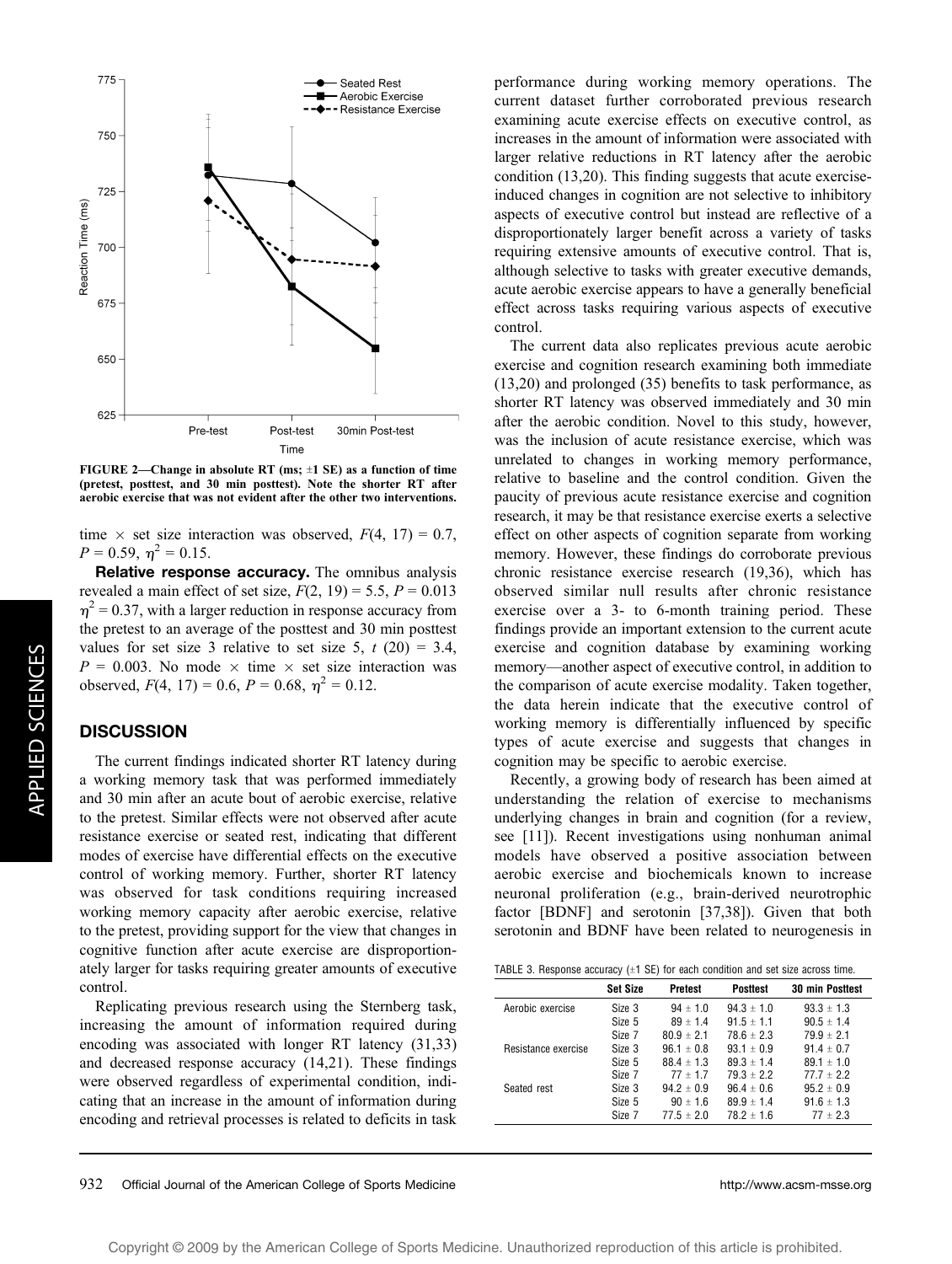

FIGURE 3-Relative RT  $(\pm 1$  SE) as a function of the modified Sternberg memory set size (three, five, and seven letters). After aerobic exercise, selectively greater change in RT latency was observed from the preintervention values  ${[(posttest - pretest) / pretest] + [(30$ posttest – pretest)/pretest]) / 2} for the larger set sizes that place greater demands on working memory.

the hippocampus of nonhuman animals (4,32), a structure involved in the completion of working memory tasks (10), future research should assess the relation between different modes of acute exercise and these biochemicals to provide additional insight into the extent to which they may be potential mechanisms responsible for changes in cognition associated with exercise behavior.

Exercise-induced change in regional cerebral blood flow has also been suggested as a potential mechanism for changes in cognition (for a review, see [27]). Recent nonhuman animal models have observed that exerciseinduced increases in cerebral blood flow do not occur globally across all regions of the brain but instead are localized to specific regions involved with locomotion, equilibrium, and cardiorespiratory control as well as areas of the hippocampus (8). Considering that resistance exercise exerts a very different metabolic response compared with aerobic exercise, manifested by lower oxygen consumption despite higher levels of muscular exertion (16), and lower levels of systemic blood flow (29,30), it may be possible that resistance exercise affects cerebral blood flow differently compared with aerobic exercise. Given the cardiorespiratory and metabolic differences between aerobic and resistance exercise, future research should address the

relationship between resistance exercise, cerebral blood flow, and cognition to provide additional insight into the relationship between cognition and exercise behavior.

Future research should also aim to assess the effects of resistance exercise on various aspects of cognition beyond working memory and explore other exercise modalities to better characterize the relation of acute exercise to cognition. Given the interesting distinction between the effects of acute bouts of aerobic and resistance exercise on cognitive performance, future research aimed at controlling specific cardiovascular and musculoskeletal as well as metabolic properties of the exercise stimulus may lead to better understanding of the potential mechanisms mediating this discrepancy. Accordingly, a limitation of the present study was that only a single cognitive task modulating working memory load was used, which allows for little generalization to other aspects of cognition. Although this study extends previous findings and provides evidence that facilitative effects of acute aerobic exercise on cognition may generalize to cognitively demanding executive control tasks, only working memory was investigated. Further, an additional limitation of these data is the inability to gain a mechanistic understanding of the effects of acute exercise on working memory. That is, despite the interesting distinctions observed herein, little is known regarding which component process or processes of working memory were influenced by the various acute exercise bouts. Future research may wish to manipulate various aspects of working memory paradigms to better determine whether acute bouts of exercise affect the capability or the speed to encode or retrieve information, alter perception of the target stimuli, or affect the motor processes inherent in responding.

In summary, general improvements in cognitive performance occurred after acute aerobic exercise of moderate intensity, which were selectively larger under task conditions that placed greater demands upon working memory capacity. A similar relationship was not observed after a standard session of acute resistance exercise or the control condition, indicating a selectively beneficial relationship of acute aerobic exercise on cognition. It is unknown at this time if these differential responses are related to the differential cardiovascular and metabolic demands of the two exercise modes. This pattern of results provides a basis in which to explore potential mechanisms that may be responsible for acute exercise-induced changes in cognition.

#### **REFERENCES**

1. American College of Sports Medicine. ACSM's Guidelines for Exercise Testing and Prescription. 7th ed. New York: Lippincott Williams & Wilkins; 2006. p. 55–92.

2. Baechle TR, Earle RW, Wathan W. Resistance training. In: Baechle TR and Earle RW, editors. Essentials of Strength Training and Conditioning. Champaign (IL): Human Kinetics; 2000. p. 406–11. **APPLIED SCIENCES** SCIENCES

APPLIED

This manuscript and the data presented in it were not funded by any federal agency, and therefore, no disclosure is warranted.

The results of the present study do not constitute endorsement by the American College of Sports Medicine.